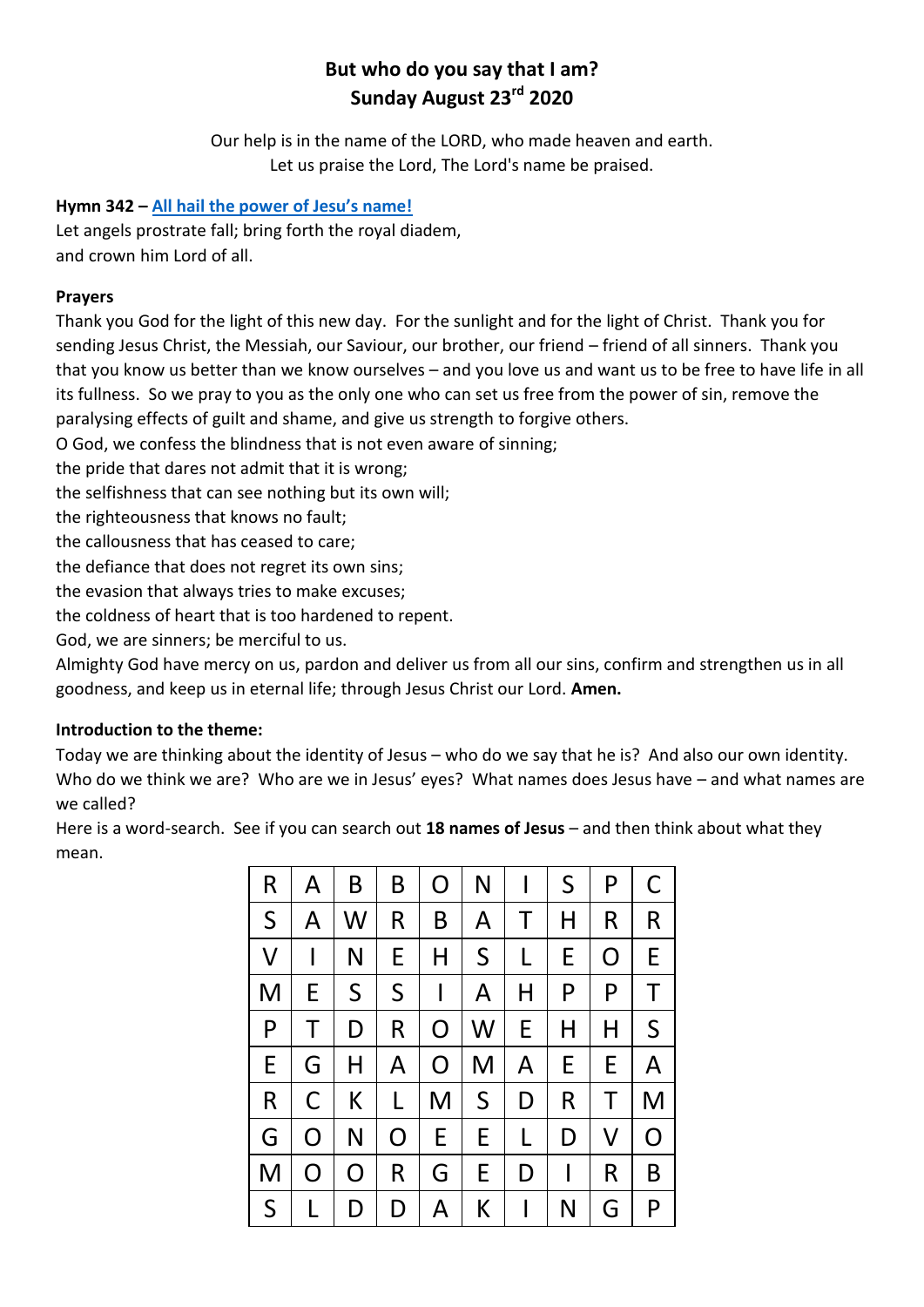# **Gospel reading: [Matthew 16:13-20](https://www.biblegateway.com/passage/?search=Matthew+16%3A13-20&version=NIV)**

### **Thoughts: Who do you say that I am?**

Names are important. We like people to get our name right – we don't like people calling us names. Sometimes history has given a name to a person to sum up their character and their actions e.g. Alexander the Great or William the Conqueror. Some Biblical characters had 'nicknames' e.g. Simon the Zealot, John the Baptist, or Simon who was called Peter – the ROCK.

Today we are looking at the names of Jesus. Who do the people say that I am? Who do you say that I am? Here are some answers:

**Jesus:** This was a name in common use but it also had special meaning for early followers with its Hebrew origin from Joshua and Jehoshua meaning 'Jehovah is my help' or 'Jehovah is salvation'. If we look in Acts we find the disciples healing in the name of Jesus and the Jewish authorities getting very hot under the collar: In Acts 4 Peter and John healed the lame man saying: in the name of Jesus Christ of Nazareth – get up and walk. After they were arrested they were questioned by the Jewish leaders: 'What power have you got or whose name did you use?' The disciples answer that the man was healed through the power of the name of Jesus Christ of Nazareth – and the leaders sent them off warning them strictly not to speak to anyone in the name of Jesus.

# **Messiah:** What did Peter mean when he said 'You are the Messiah'?

We use the name Messiah and its Greek equivalent 'Christ' often without too much thought to their meaning. Christ to some is almost like Jesus' surname! But the name 'Messiah' would have had immense depth of meaning for Peter and the disciples. Messiah is a Hebrew name meaning 'the anointed one'. The Messiah was to be prophet, priest and king - the three offices to which people were anointed in Old Testament times. The Messiah was also 'the one who is to come' and save Israel.

During Jesus' life he was not universally acclaimed to be the promised Messiah – and some people think Jesus never claimed this name for himself. He certainly didn't encourage the disciples to spread it around. The gospel narratives lead to the conclusion that while Jesus was seen by many as The Christ, and was in fact crucified for this claim, Jesus wanted to avoid any popular uprising on his behalf. So he did not make any open claim to Messiahship until he had demonstrated that the Messiah was one who would befriend sinners not destroy them, and one who would suffer and die in disgrace to conquer sin and death rather than seizing power by human means. Jesus was more interested in saving sinners than defining his own status!

But who do you say that I am? What do you say when talking to those who ask you about your faith in Jesus? What names of Jesus are most precious to you? My favourite name for Jesus is 'friend of sinners'. Religious people complained because they saw Jesus as 'a friend of tax collectors and "sinners" ' (Luke 7:34). The Pharisees considered it a terrible condemnation and yet Jesus accepted the description as a true definition of his ministry (Luke 5:29-32). Perhaps 'friend' seemed too familiar a title to the disciples and early Christians - but it has become a title precious to modern Christians who see Jesus as the one who laid down his life for his friends (John 15:13). Our best friends are those who accept us as we are, who stick by us when others turn their backs, and who give up their own time and resources to help us when we need it most. Jesus is an even better friend because he is always there, has infinitely more power to help us and is the friend of the friendless. 'Can we find a friend so faithful who will all our sorrows share? In his arms he'll take and shield thee, Thou wilt find a solace there'.